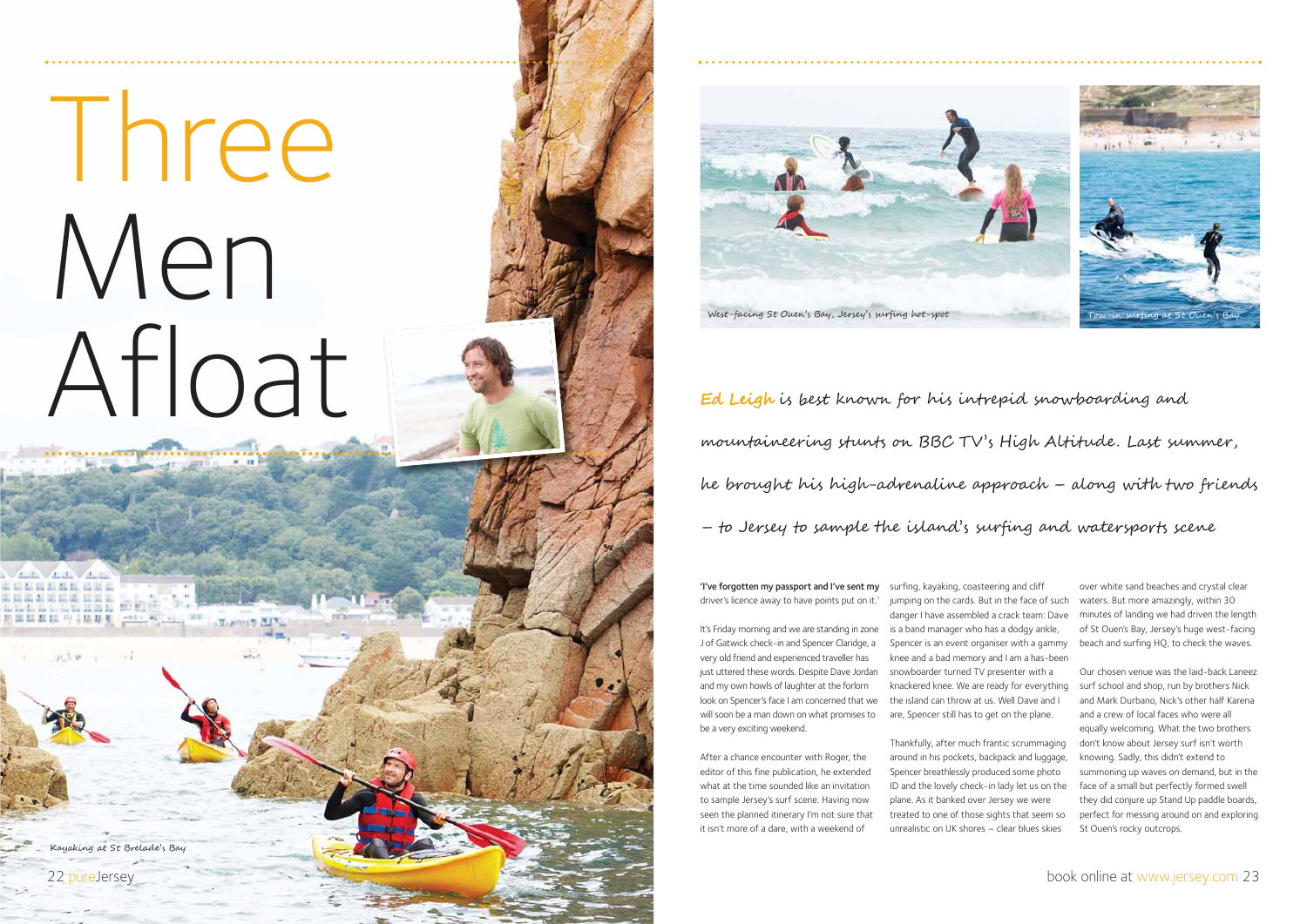I haven't had such an idyllic summer's afternoon in Britain since I was a kid. We spent the best part of four hours swimming, jumping off rocks and then getting to grips with the paddle boards in the small waves. All of this in board shorts without a breath of wind. Some sundowners at El Tico, the sleek new art deco café/cantina on the sea wall alongside Laneez, sealed one of those magical days that only pop up once in a while.

#### Saturday dawned slightly later than

planned and not quite as sunny, but a call on the waves from the boys at Laneez let us know that, while a little blown-out, there was a wave worth getting wet for. We headed for breakfast at Big Vern's halfway along St Ouen's, a beach café and surfing hang-out that's an island institution. The

décor showed us what we had missed yesterday. For the most part it was a photographic record of Jersey's best waves – all very impressive. It highlighted the fact that in terms of serious surf we had come out of season, but also that no matter what kind of wave you're looking for you can find it on this exposed little island.

We hooked up with the Laneez boys again to size up our options. Slowly people were starting to filter down to the beach and join in brilliantly named Funky Puffin, the the conversation – Jersey is that kind of place. Ryan Hervé of Nutz Surfboards was one of them. He exemplifies the island's passionate surfing culture. While I had never met Ryan before, his reputation as a master of the art (and science) of making surfboards precedes him. His company manufactures

enough boards to be financially viable, and he also designs custom boards tailored minutely to specific customer requirements.

Ryan is part of a very healthy local surf scene. Jersey's Surf Club, which celebrated its half-century anniversary in 2009, is the oldest surf club in the UK. Such solid foundations have nurtured an industry that now not only boasts a highly respected surfboard manufacturer but also the pioneering eco-friendly surf wax company. <sup>I</sup> met up with Andrew Scott Miller who built Funky Puffin from nothing and his love of surfing, Jersey and the environment was an inspiration. If you see a block of Funky Puffin pick it up – it's the only green-minded surfwax on the planet.

The surf still wasn't huge, so we grabbed some foam boards that Laneez use for teaching and headed out for the Watersplash, the name of the most consistent wave at the centre of the beach (and, incidentally, yet another legendary St Ouen surfing café). After a couple of hours trading waves and trying headstands we called it a day and as we did the clouds cleared and the wind dropped.

### The Laneez boys could see that those

photos at Big Vern's were still haunting us. The humble Mark explained that he had started to explore waves on the outer reefs for tow-in surfing, using a jetski to tow a surfer into waves too big to paddle into – in layman's terms a wave the size of a house and up. Sensing our disappointment at wasting

better conditions Mark gave us a tow out to the reefs. After only half-an-hour we'd all contracted spaghetti arms from the exertion and gained serious respect for the waves that Mark has helped pioneer.

How time flies. It was now almost 3.30pm and we weren't where we should be, at Grève de Lecq further up the coast for a spot of coasteering. Paul, our patient coasteering guide from Surf and Sun Watersports, suggested a postponement until Sunday. We didn't argue. Exhaustion and hunger (we hadn't eaten all day) were taking their toll.

We wolfed down jacket potatoes from the beach café (they have lots of them in Jersey, you know). But with the sun still well

## Three Men Afloat



Laneez Surf Shop